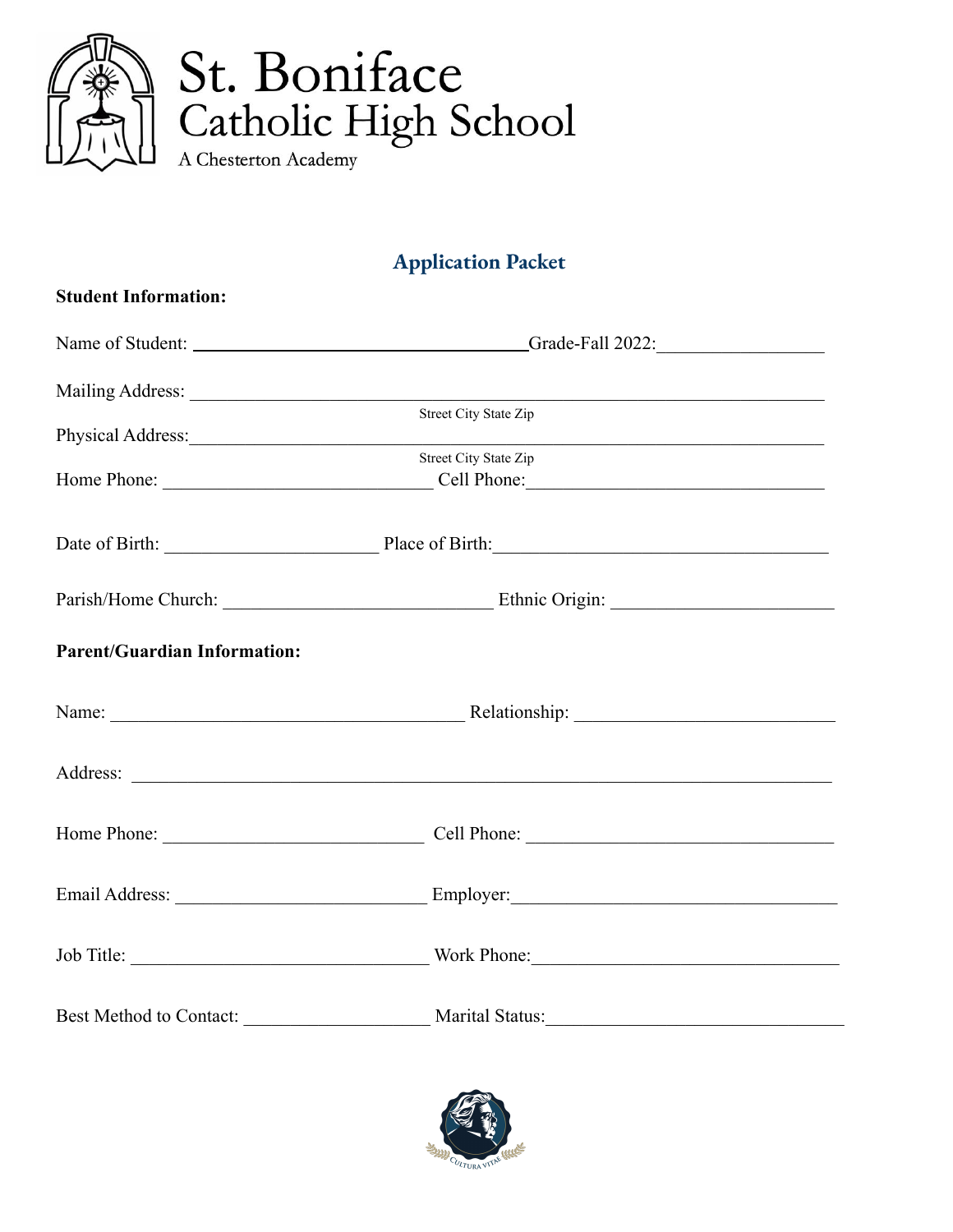

The student resides with: Both Parents Mother Father Other

If other, please explain: \_\_\_\_\_\_\_\_\_\_\_\_\_\_\_\_\_\_\_\_\_\_\_\_\_\_\_\_\_\_\_\_\_\_\_\_\_\_\_\_\_\_\_\_\_\_\_\_\_\_\_\_\_\_\_\_\_\_

Person Responsible for Tuition and Fees: \_\_\_\_\_\_\_\_\_\_\_\_\_\_\_\_\_\_\_\_\_\_\_\_\_\_\_\_\_\_\_\_\_\_\_\_\_\_\_\_\_\_\_\_

Schools Previously Attended: \_\_\_\_\_\_\_\_\_\_\_\_\_\_\_\_\_\_\_\_\_\_\_\_\_\_\_\_\_\_\_\_\_\_\_\_\_\_\_\_\_\_\_\_\_\_\_\_\_\_\_\_\_\_

Primary Language Spoken in Home:  $\blacksquare$ 

What extra curricular activities are you involved in?(sports, community, organizations, etc.)

 $\mathcal{L}_\mathcal{L} = \{ \mathcal{L}_\mathcal{L} = \{ \mathcal{L}_\mathcal{L} = \{ \mathcal{L}_\mathcal{L} = \{ \mathcal{L}_\mathcal{L} = \{ \mathcal{L}_\mathcal{L} = \{ \mathcal{L}_\mathcal{L} = \{ \mathcal{L}_\mathcal{L} = \{ \mathcal{L}_\mathcal{L} = \{ \mathcal{L}_\mathcal{L} = \{ \mathcal{L}_\mathcal{L} = \{ \mathcal{L}_\mathcal{L} = \{ \mathcal{L}_\mathcal{L} = \{ \mathcal{L}_\mathcal{L} = \{ \mathcal{L}_\mathcal{$ 

 $\mathcal{L}_\mathcal{L} = \{ \mathcal{L}_\mathcal{L} = \{ \mathcal{L}_\mathcal{L} = \{ \mathcal{L}_\mathcal{L} = \{ \mathcal{L}_\mathcal{L} = \{ \mathcal{L}_\mathcal{L} = \{ \mathcal{L}_\mathcal{L} = \{ \mathcal{L}_\mathcal{L} = \{ \mathcal{L}_\mathcal{L} = \{ \mathcal{L}_\mathcal{L} = \{ \mathcal{L}_\mathcal{L} = \{ \mathcal{L}_\mathcal{L} = \{ \mathcal{L}_\mathcal{L} = \{ \mathcal{L}_\mathcal{L} = \{ \mathcal{L}_\mathcal{$ 

How are you involved in your church?

Does the student have any special physical needs? Yes No

Does the student have any special emotional needs? Yes No

Does the student have any special academic needs? Yes No

Has the student ever been expelled? Yes No

Has the student ever skipped a grade? Yes No

Has the student ever repeated a grade? Yes No

If you answered yes to any of the previous questions, please explain in the space below:

 $\mathcal{L}_\mathcal{L} = \mathcal{L}_\mathcal{L} = \mathcal{L}_\mathcal{L} = \mathcal{L}_\mathcal{L} = \mathcal{L}_\mathcal{L} = \mathcal{L}_\mathcal{L} = \mathcal{L}_\mathcal{L} = \mathcal{L}_\mathcal{L} = \mathcal{L}_\mathcal{L} = \mathcal{L}_\mathcal{L} = \mathcal{L}_\mathcal{L} = \mathcal{L}_\mathcal{L} = \mathcal{L}_\mathcal{L} = \mathcal{L}_\mathcal{L} = \mathcal{L}_\mathcal{L} = \mathcal{L}_\mathcal{L} = \mathcal{L}_\mathcal{L}$ 

page 2

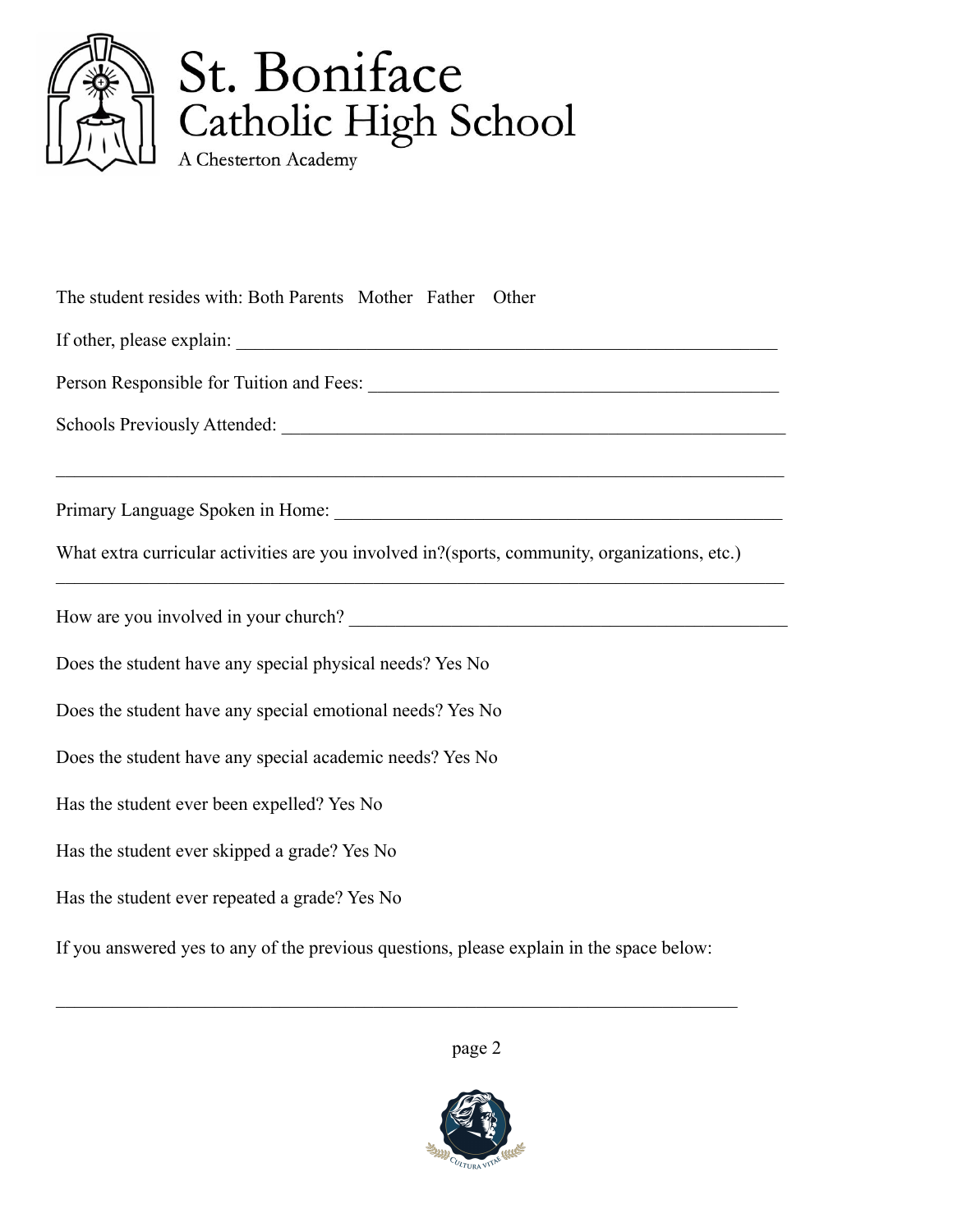

## Additional information needed for application

Checklist of Documents and Information Required for Consideration of Admission:

- This Student Registration Form (pages 1-3)
- Student Essay (Attached)
- Transcript from previous school
- Standardized test scores if applicable.
- Interview with the Headmaster. Please email  $\frac{\text{frmatthev@catholicnac.org}}{\text{frmatthev@catholicnac.org}}$  to schedule an in-person interview and bring this packet with you to the interview.

I certify that the information on this application is accurate and complete; I acknowledge that any omission or inaccurate information could jeopardize my child's standing with St. Boniface Catholic High School.

Signature of Parent/Guardian:\_\_\_\_\_\_\_\_\_\_\_\_\_\_\_\_\_\_\_\_\_\_\_\_\_\_\_\_\_\_\_\_\_\_\_\_\_\_\_\_\_\_\_\_\_\_\_\_\_

Print Name: \_\_\_\_\_\_\_\_\_\_\_\_\_\_\_\_\_\_\_\_\_\_\_\_\_\_\_\_\_\_\_\_\_\_\_\_\_\_\_ Date:\_\_\_\_\_\_\_\_\_\_\_\_\_\_\_\_\_\_\_

| For Office Use Only |  |  |
|---------------------|--|--|
|                     |  |  |

Packet Received Date: \_\_\_\_\_\_\_\_\_\_\_\_\_\_\_

page 3

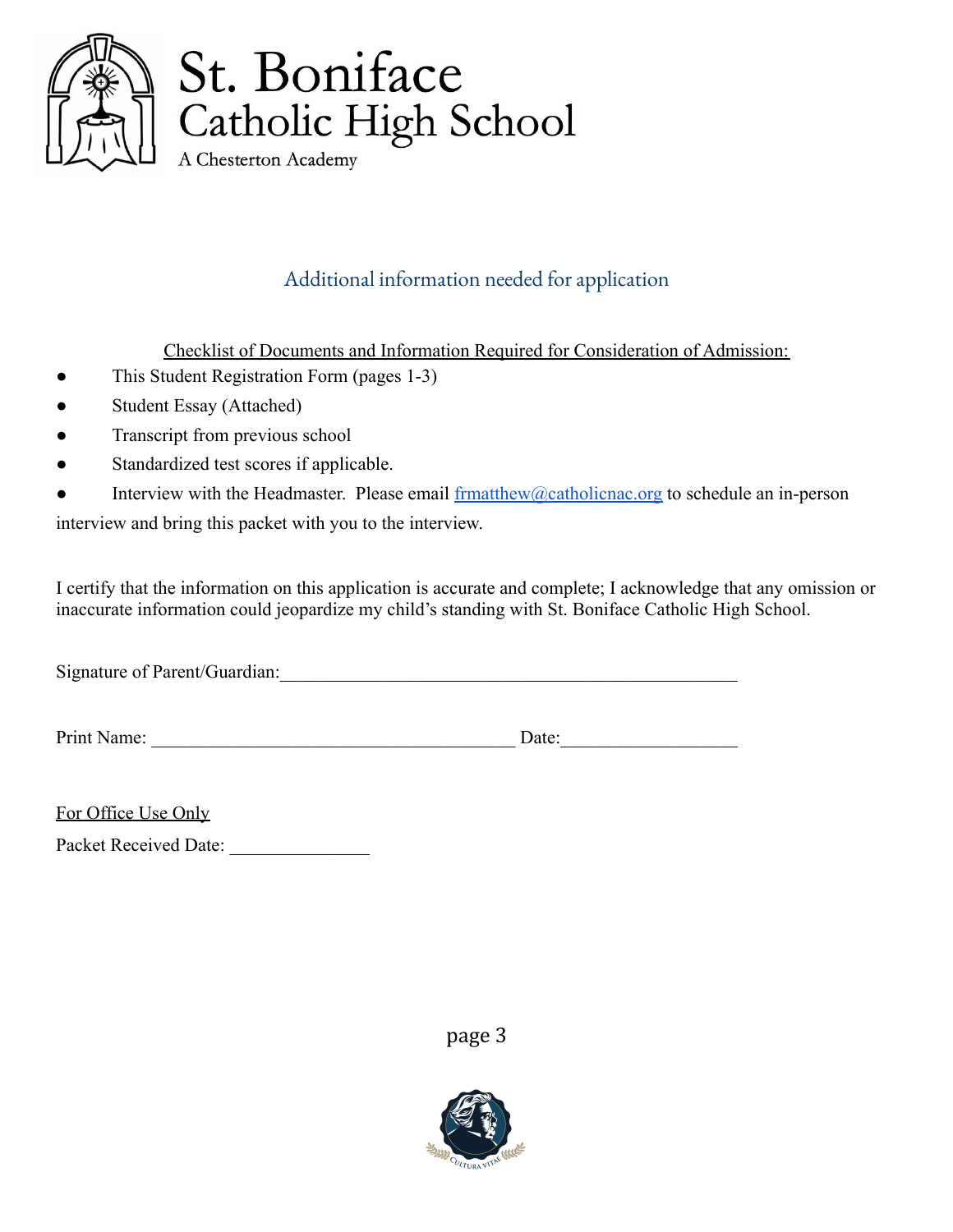

PLACEMENT EXAM | STUDENT SHORT ESSAY

Please write a short essay on ONE of the following topics (use back side if needed):

A) "What do you think are some of the challenges of being a young Christian in today's society?"

B) "What do you think is the most significant challenge facing the United States today?"  $Date$ **TOPIC Student Name** 

CHOSEN: A B (Circle One)